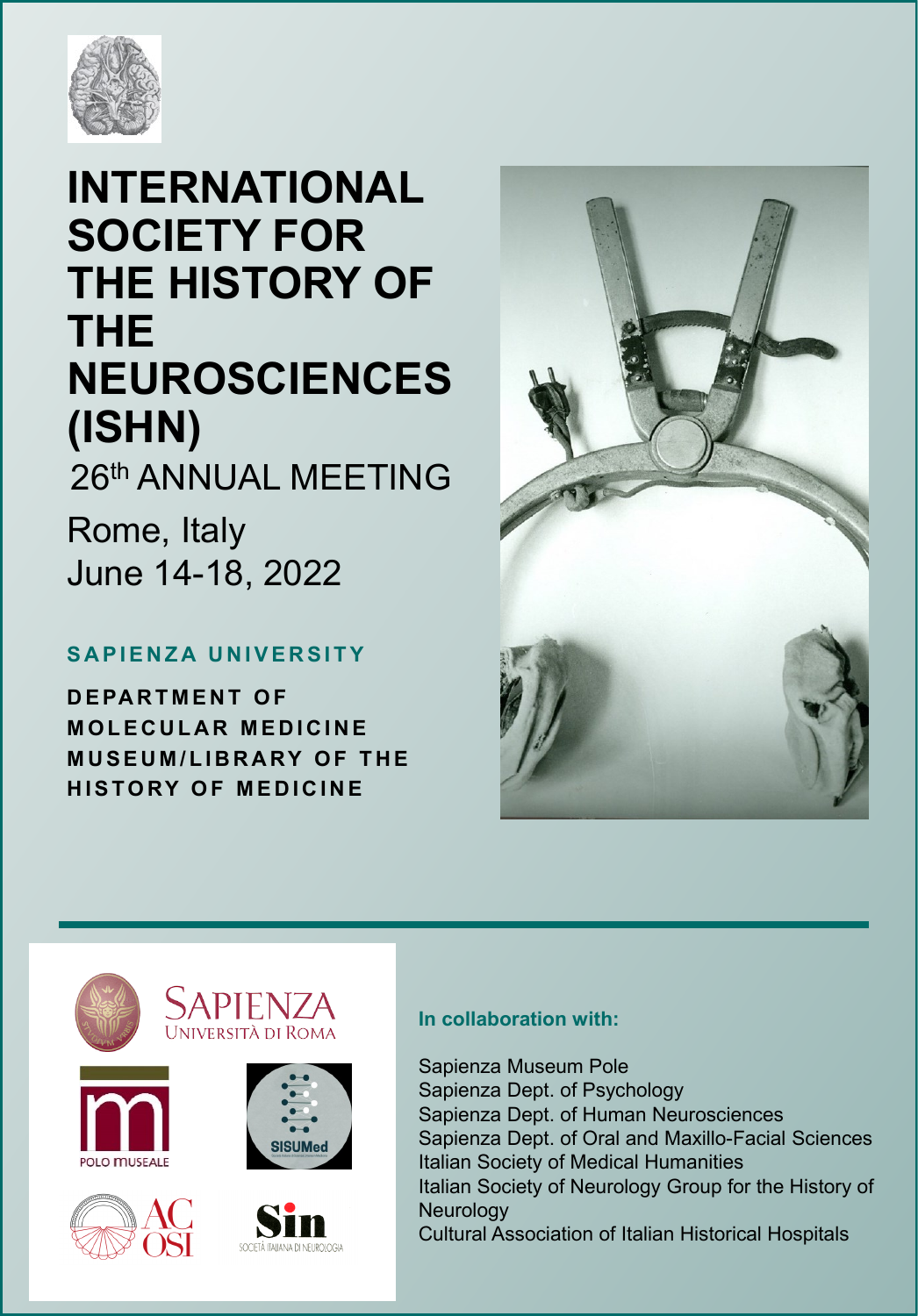# **PROGRAM**

# TUESDAY JUNE 14, 2022

Sapienza University, Room Multimedial I, Physiology Building CU026

| 8.45                            | Registration                                                                                                                                                |
|---------------------------------|-------------------------------------------------------------------------------------------------------------------------------------------------------------|
| $9.15 - 9.30$                   | <b>Welcome by Sapienza University</b>                                                                                                                       |
|                                 | Rector, Prof. Antonella Polimeni                                                                                                                            |
|                                 | Director of the Department of Molecular Medicine,                                                                                                           |
|                                 | Prof. Marella Maroder                                                                                                                                       |
|                                 | Museum of the History of Medicine,                                                                                                                          |
|                                 | Director Prof. Maria Conforti, Prof. Gilberto Corbellini                                                                                                    |
| <b>Session 1:</b><br>9.30-10.00 | <b>Italian Criminology</b> Chair: Elisabetta Sirgiovanni<br>Stefano Ferracuti (Sapienza University of Rome)<br>Benigno Di Tullio, a Founder of Criminology? |
| <b>Session 2:</b>               | <b>Movement</b> Chair: Elisabetta Sirgiovanni                                                                                                               |
| 10.00-10.30                     | Marco Iosa (Sapienza University of Rome), Gabriella<br>Antonucci                                                                                            |
|                                 | Step by Step History of the Study of Human Walking                                                                                                          |
|                                 |                                                                                                                                                             |
| <b>Session 3:</b>               | <b>Vision</b> Chair: Peter J Koehler                                                                                                                        |
| 10.30-11.00                     | Barend Frits Hogewind (Haaglanden Medisch Centrum),<br><b>Françoise Elizabeth Irene Hogewind</b>                                                            |
|                                 | 'De oculis', a Chapter on Ocular Anatomy by                                                                                                                 |
|                                 | <b>Constantinus Africanus</b>                                                                                                                               |
| 11.00-11.30                     | <b>Coffee Break</b>                                                                                                                                         |

11.30-12.00 Peter J Koehler (Maastricht University), Olaf Schijns Adolf Meyer: the Neuroanatomist and Neuropsychiatrist behind Meyer's Loop and its Significance in **Neurosurgery** 12.00-12.30 Nicholas J Wade (University of Dundee) The Arrow in the Eye

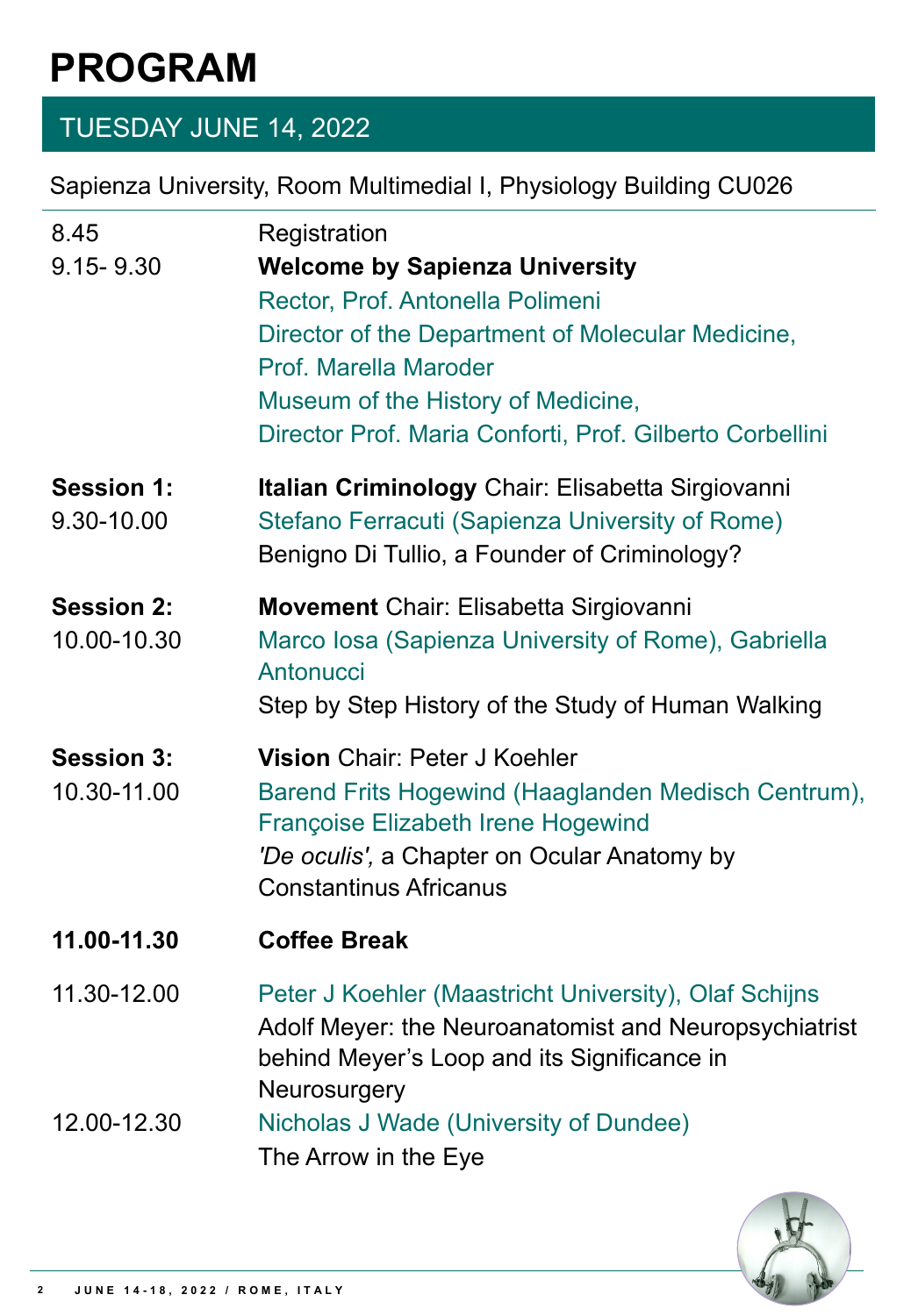| 12.30-13.00       | <b>Gül A Russell (Texas A&amp;M University Health Science</b><br><b>Center College of Medicine)</b><br>Continuity Despite Change: in Diagrams of the Eye:<br>from Hunayn ibn Ishaq to Vesalius and Kepler<br><b>ONLINE</b> |
|-------------------|----------------------------------------------------------------------------------------------------------------------------------------------------------------------------------------------------------------------------|
| 13.30-15.00       | Lunch + Museum                                                                                                                                                                                                             |
|                   | Lunch will be served at the Earth Sciences Dept.                                                                                                                                                                           |
| <b>Session 4:</b> | <b>Memory Chair: Maria Conforti</b>                                                                                                                                                                                        |
| 15.00-15.30       | Berenice Cavarra (University of Modena e Reggio<br>Emilia), Marco Cilione                                                                                                                                                  |
|                   | Perception, Imagination and Memory in Giorgio Valla's<br>De expetendis et fugiendis rebus                                                                                                                                  |
| 15.30-16.00       | Javier Gómez-Lavin (York University), Justin Humphreys<br>Striking at the Heart of Cognition: Aristotelian <i>Phantasia</i> ,<br>Working Memory, and Psychological Explanation<br><b>ONLINE</b>                            |
| 16.00-16.30       | <b>Coffee break</b>                                                                                                                                                                                                        |
| 16.30-17.00       | Lucia Delaini (Northwestern University)<br>Of Habit and Wonder: Memory Practices and<br>Embodiment in Late 1500 Italy<br><b>ONLINE</b>                                                                                     |
| <b>Session 5:</b> | <b>Autonomic system Chair: Yuri Zagvazdin</b>                                                                                                                                                                              |
| 17.00-17.30       | <b>Leander Diener (IBME University of Zurich)</b><br>The Vegetative Nervous System in the Laboratory.<br>Experimentation in the 1920s and 1930s                                                                            |
| $17.30 - 18.00$   | Yuri Zagyazdin (Nova Southeastern University).                                                                                                                                                                             |

17.30-18.00 Yuri Zagvazdin (Nova Southeastern University), Anastasia Mashukova, Cheryl Purves

> Sympathetic Innervation of Salivary Glands: Textbook Contradictions and Long Lasting Conundrum in Research Literature

18.00-18.30 Boleslav L Lichterman (First Moscow State Medical University)



Starch, sweat and Space: on life and work of Victor Minor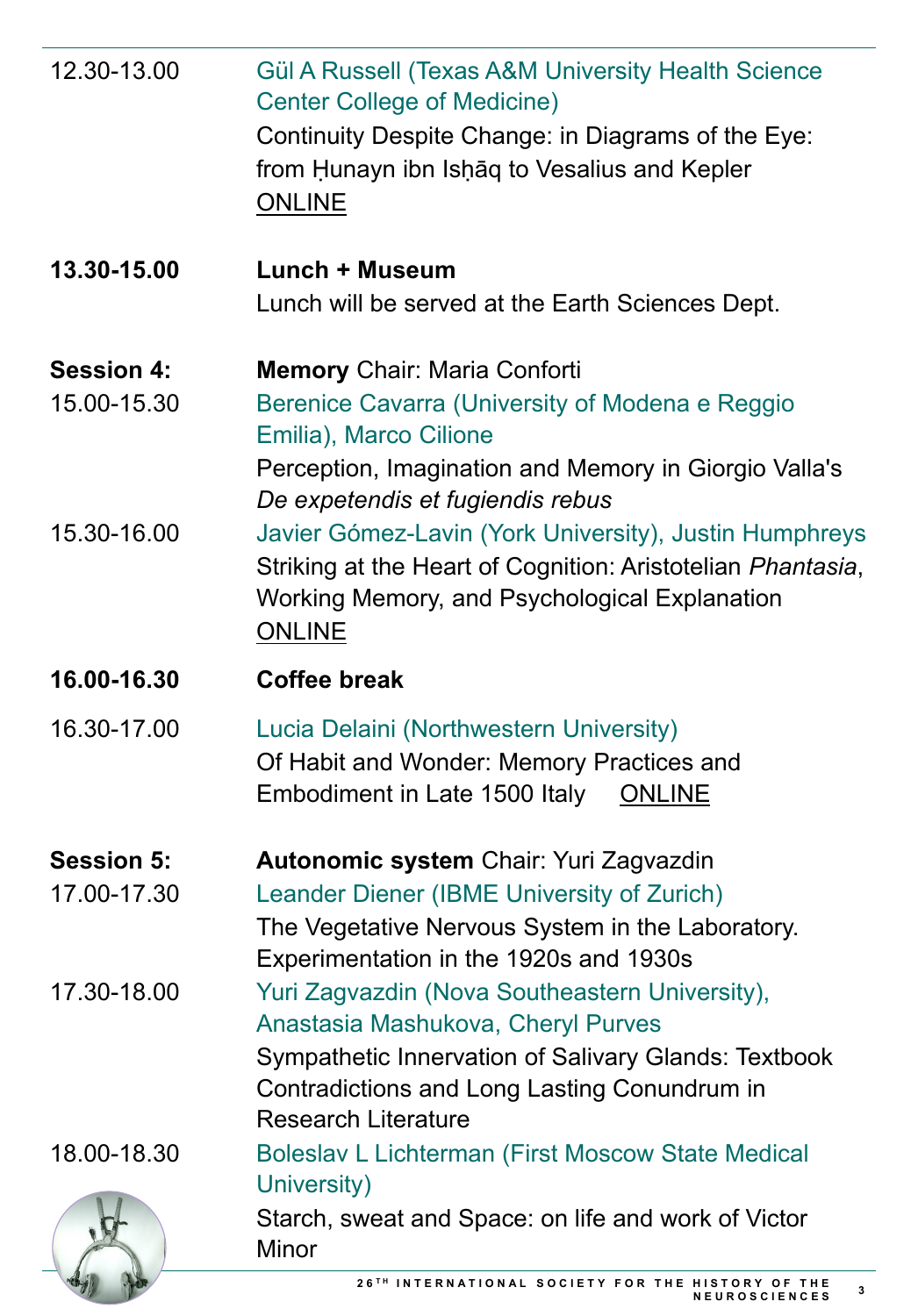# WEDNESDAY JUNE 15, 2022

Sapienza University, Room Multimedial I, Physiology Building CU026

| <b>Session 6:</b><br>9.30-10.00 | Gilles de la Tourette Chair: Francesco Brigo<br><b>François Boller (Washington University)</b><br>Genius and Unruliness. The Case of WA Mozart and<br><b>Eric Satie</b> |
|---------------------------------|-------------------------------------------------------------------------------------------------------------------------------------------------------------------------|
| <b>Session 7:</b>               | <b>Epilepsy Chair: Francesco Brigo</b>                                                                                                                                  |
| 10.00-10.30                     | Jurgen R Gatt (University of Malta)                                                                                                                                     |
|                                 | Choosing the Goat: Rhetoric and Science in 5th Century<br><b>Animal Dissection</b>                                                                                      |
| 10.30-11.00                     | <b>Ingrid Daey Ouwens (SEIN, Stichting Epilepsie</b><br>Instellingen Nederland)                                                                                         |
|                                 | From Personality Trait to Comorbid Disorder. The Case<br>of the Epileptic Personality                                                                                   |
| 11.00-11.30                     | <b>Coffee Break</b>                                                                                                                                                     |
| <b>Session 8/9:</b>             | <b>Neurodegenerative disorders/ NGF</b>                                                                                                                                 |
|                                 | <b>Chair: Manon Auffret</b>                                                                                                                                             |
| 11.30-12.00                     | Edoardo Nicolò Aiello (University of Milano-Bicocca),<br>Stefano Zago, Lorenzo Lorusso, Martino Ugolini,<br>Barbara Poletti, Nicola Ticozzi, Vincenzo Silani            |
|                                 | An Historical Confirmation for Language Impairment in                                                                                                                   |
|                                 | <b>Amyotrophic Lateral Sclerosis</b>                                                                                                                                    |
| 12.00-12.30                     | Peter J Koehler (Maastricht University), Jorik Nonnekes,                                                                                                                |

Bas Bloem (University of Nijmegen) Non-Pharmacological Treatments of Parkinson's Disease since 1817 12.30-13.00 Marco Piccolino (University of Ferrara) Marian Lydia Shorey (1873-1922): the Sad Story of a Brilliant Woman Scientist at the Inception of Modern Neuroembryology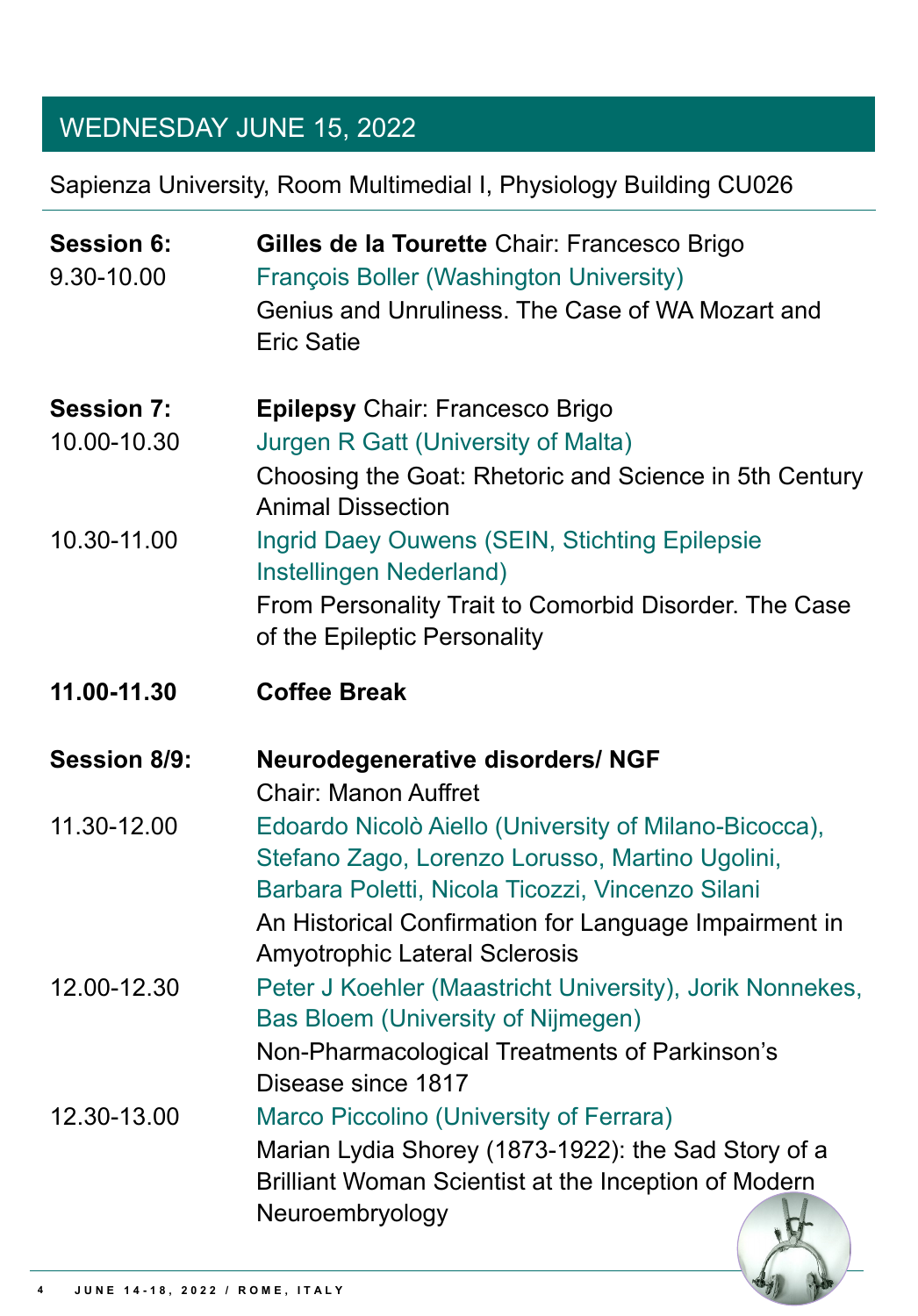| 13.00-13.30        | Angela Iannitelli (University of L'Aquila), Luigi Aloe,<br>Marco Fiore, Paola Tirassa, Enrico Alleva, Francesca<br>Pacitti, Giuseppe Bersani<br>NGF: from Chick Embryos to Mental Disorders. A cool<br><b>Italian Translational Research</b>            |
|--------------------|---------------------------------------------------------------------------------------------------------------------------------------------------------------------------------------------------------------------------------------------------------|
| 13.30-15.00        | Lunch + Museum<br>Lunch will be served at the Earth Sciences Dept.                                                                                                                                                                                      |
| <b>Session 10:</b> | <b>Insomnia</b> Chair: Axel Karenberg                                                                                                                                                                                                                   |
| 15.00-15.30        | Eglė Sakalauskaitė-Juodeikienė (Vilnius University) and<br><b>Paul Eling (Radboud University)</b><br>Hildegard of Bingen (c. 1098–1179) on Insomnia in<br>her Causae et curae and Physica ONLINE                                                        |
| <b>Session 11:</b> | <b>Institutions</b> Chair: Axel Karenberg                                                                                                                                                                                                               |
| 15.30-16.00        | <b>Michael Church (Kansas Historical Society)</b>                                                                                                                                                                                                       |
|                    | The Menninger Clinic and Foundation Archives                                                                                                                                                                                                            |
| 16.00-16.30        | Coffee break                                                                                                                                                                                                                                            |
| 16.30-17.00        | <b>Frank W Stahnisch (University of Calgary)</b><br>'We didn't know how this worked anymore – Science':<br>Institutional Contexts, Strategies, and Founding Figures<br>of Brain Research in the Early Max Planck Society,<br>1948-1968<br><b>ONLINE</b> |
| <b>Session 12:</b> | Nazi/Post-war German neuroscience                                                                                                                                                                                                                       |

Chair: Peter J Koehler

17.00-17.30 Axel Karenberg (University of Cologne) Who was a nazi? The German Neurological Society in the Post-War Years (1950-1985)

#### **17.30-18.30 Poster Session ONLINE Q&A**

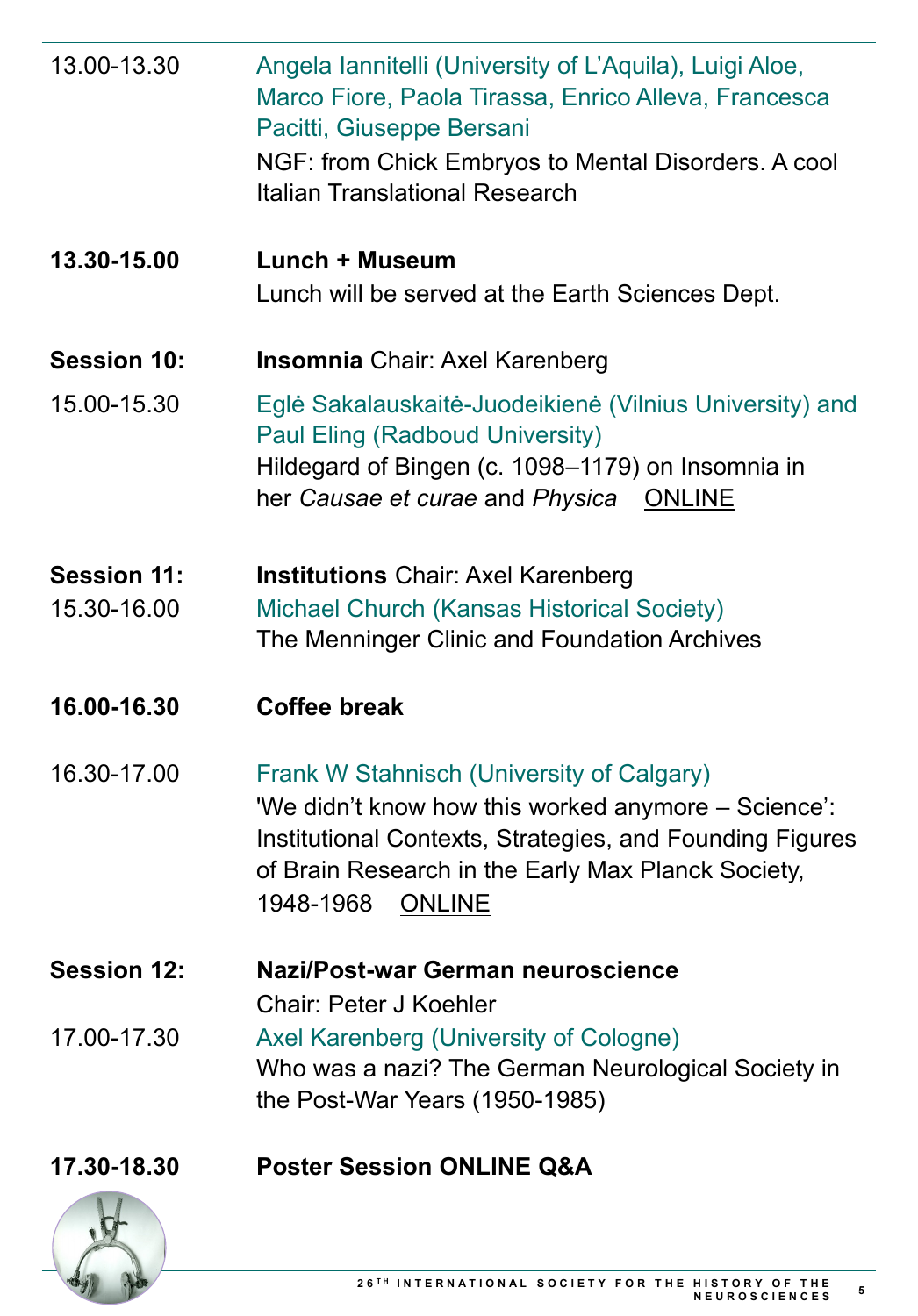## THURSDAY JUNE 16, 2022

Botanical Garden, Largo Cristina di Svezia, 23-24, 00165 Rome

| <b>SYMPOSIUM</b>                   |                                                                                                                                                                                                                |  |
|------------------------------------|----------------------------------------------------------------------------------------------------------------------------------------------------------------------------------------------------------------|--|
| <b>Dante and the Neurosciences</b> |                                                                                                                                                                                                                |  |
|                                    | <b>Organized by Marco Piccolino and Nicholas J Wade</b>                                                                                                                                                        |  |
|                                    | <b>Chairs: Marco Piccolino and Nicholas J Wade</b>                                                                                                                                                             |  |
| 10.00-10.20                        | Donatella Lippi (University of Florence), Raffaella<br>Bianucci (University of Palermo), Francesco M. Galassi<br>(Flinders University), Francesco Arba (Stroke Unit,<br>Careggi University Hospital, Florence) |  |
|                                    | Dante Alighieri as a Neurologist and Neuroanatomist<br>through the Divine Comedy                                                                                                                               |  |
| 10.20-10.40                        | Michele Riva (University of Milano Bicocca) and Lorenzo<br>Lorusso (Merate Hospital, Merate)<br><b>Neurology in Dante</b>                                                                                      |  |
| 10.40-11.00                        | Nicola Baldi (Taranto Hospital, Taranto)                                                                                                                                                                       |  |
|                                    | Dr. Dante Alighieri and the 'Evidence Based Medicine'                                                                                                                                                          |  |
| 11.00-11.30                        | <b>Coffee Break</b>                                                                                                                                                                                            |  |
| 11.30-11.50                        | Nicholas J Wade (University of Dundee)                                                                                                                                                                         |  |
|                                    | Visual Motion Illusions before Dante                                                                                                                                                                           |  |
| 11.50-12.10                        | Marco Piccolino (University of Ferrara)<br>Dante 'Visual Illusionist'. The Clouds and the Falling<br>Garisenda Tower of Bologna                                                                                |  |
|                                    |                                                                                                                                                                                                                |  |

12.10-12.30 Cecilia Panti (University of Rome Tor Vergata) Dante and the medieval perspectivism: a reappraisal

#### 12.30-13.30 Discussion

#### **13.30-15 Free Lunch in Trastevere**



**6 J U N E 1 4 - 1 8 , 2 0 2 2 / R O M E , I T A L Y**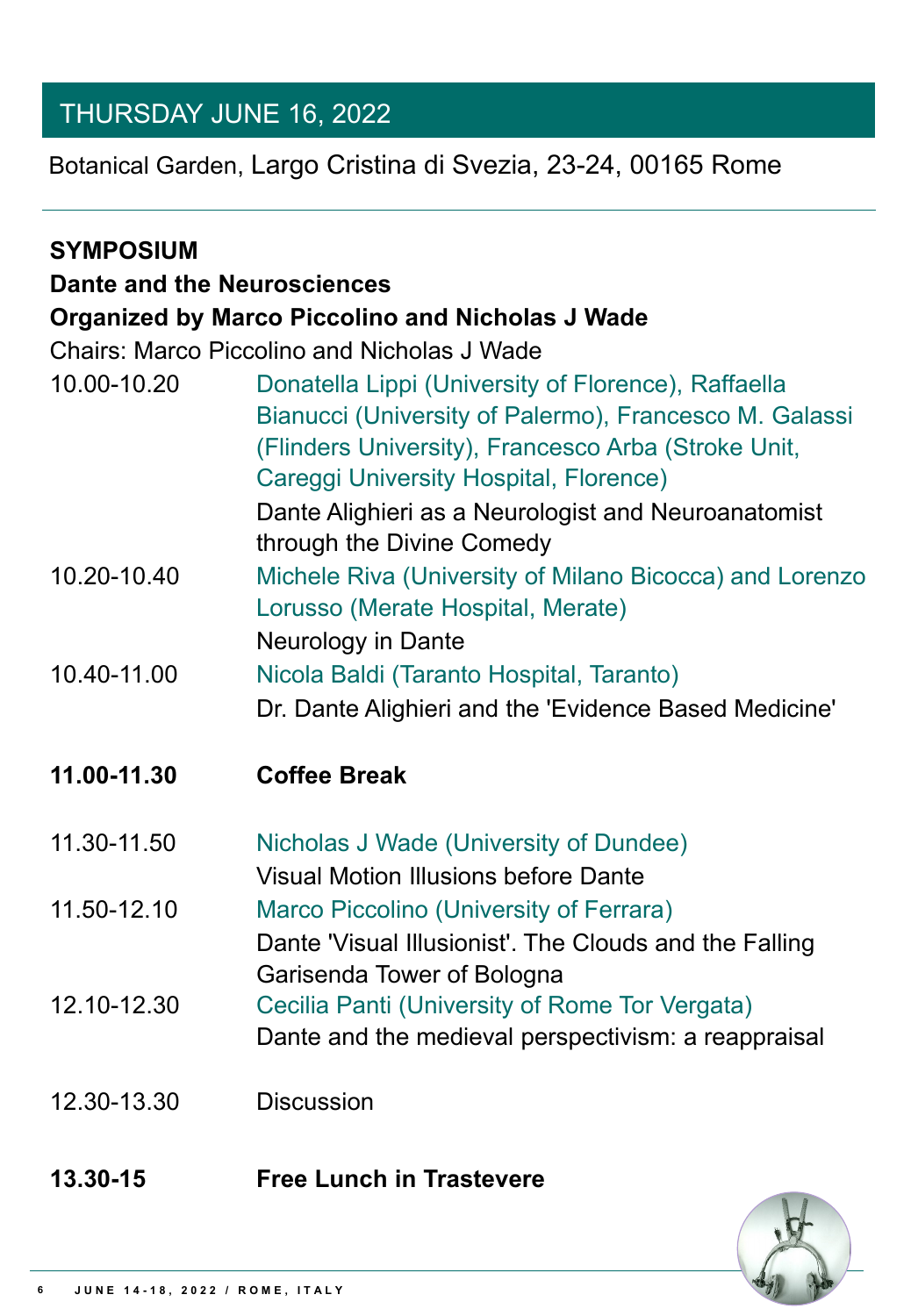## **15.00-16.00 Guided tour of the Botanical Garden**

#### **SYMPOSIUM**

### **Electro-Convulsive Therapy at Sapienza**

Chair: Elisabetta Sirgiovanni

| 16.00-16.20   | Giuseppe Bersani (Sapienza University of Rome),                                          |
|---------------|------------------------------------------------------------------------------------------|
|               | Angela Iannitelli, Francesca Pacitti, Maria Caredda,                                     |
|               | <b>Paolo Orsi</b>                                                                        |
|               | The Last ECT Experience at the Sapienza University:                                      |
|               | Eight Years (1992-2000) of Basic and Clinical Research                                   |
|               | in the General Frame of the Study of the Treatment                                       |
| 16.20 - 16.40 | Lara Rzesnitzek (Charité Universitätsmedizin Berlin                                      |
|               | Psychiatrie)                                                                             |
|               | Lothar Kalinowsky, National Socialism and the Early<br>Selling of 'Electroshock Therapy' |
| 16.40-17.00   | Elisabetta Sirgiovanni (Sapienza University of Rome)                                     |
|               | Acroagonines: the Audacious Attempt to Reproduce                                         |
|               | <b>ECT in Vials</b>                                                                      |
|               |                                                                                          |

17.00-17.30 Discussion

### **Free afternoon in the City Center!**

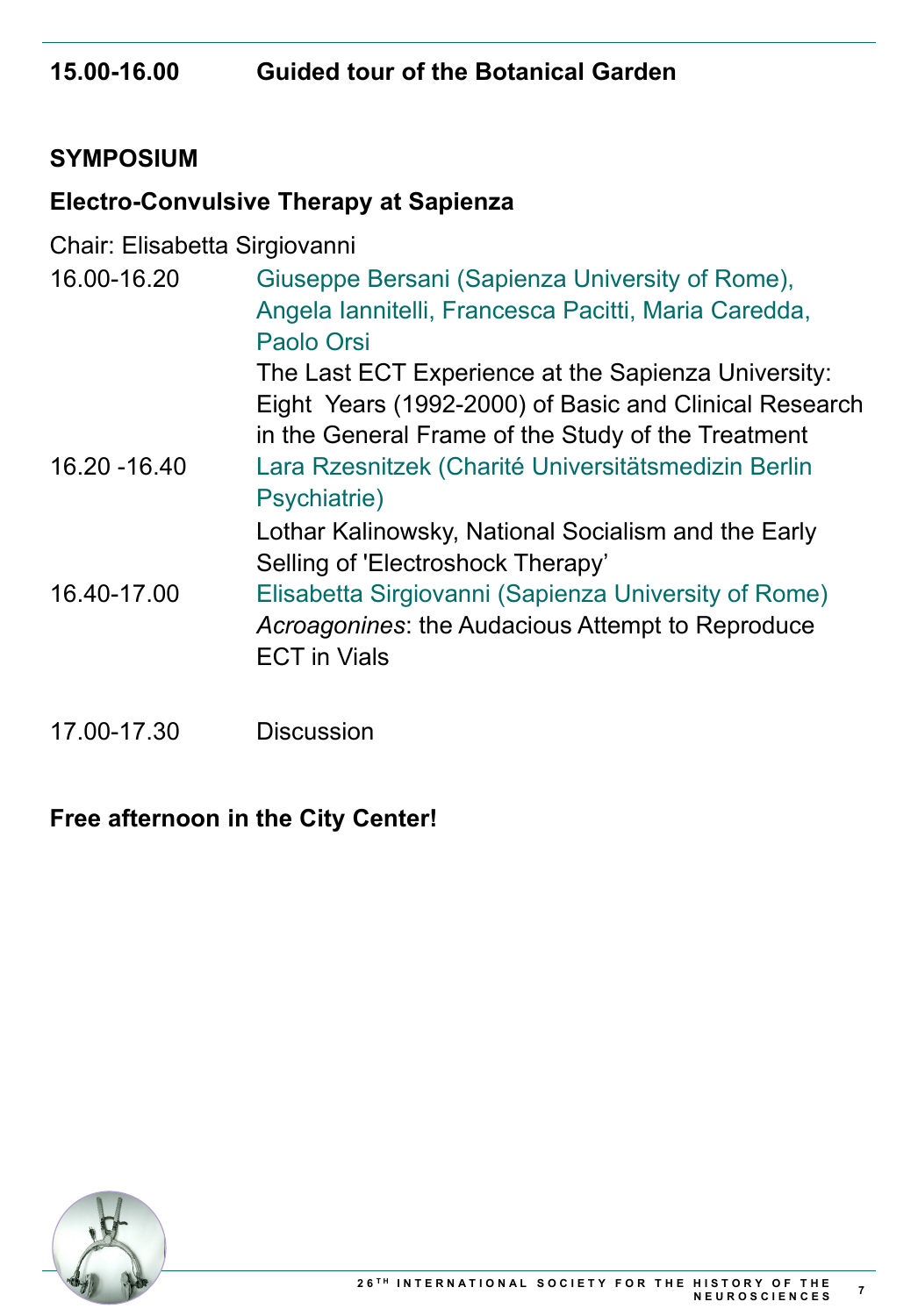# FRIDAY JUNE 17, 2022

Sapienza Off-Campus, Room 'Giovanni Battista Grassi', Comparative Anatomy Building RM057

| <b>Session 13:</b><br>9.30-10.00 | <b>Sociopathy Chair: Elisabetta Sirgiovanni</b><br>Manon Auffret (Société FDE, INCR, CHU de Rennes &<br>Université de Rennes 1)<br>'Stranger than Fiction': The Nineteenth-Century Media<br>Coverage of the Case of Phineas Gage |
|----------------------------------|----------------------------------------------------------------------------------------------------------------------------------------------------------------------------------------------------------------------------------|
| <b>Session 14:</b>               | <b>Neurosurgery Chair: Yuri Zagvadzin</b>                                                                                                                                                                                        |
| 10.00-10.30                      | <b>Jonathan Pollock (Queens Hospital)</b>                                                                                                                                                                                        |
|                                  | Les tumeurs fongeuses de la dure-mere, Antoine Louis,<br>1771: The Paper and a Reassessment of its Place in the<br><b>History of Meningioma Management</b>                                                                       |
| 10.30-11.00                      | Jonathan Pollock (Queens Hospital), Mariam Awan,<br>Lauren Harris, Jonathan C Benjamin                                                                                                                                           |
|                                  | A Short History of Cranial Surgery in the Eastern<br>Districts of London, UK, 1750-1950                                                                                                                                          |
| 11.00-11.30                      | <b>Coffee Break</b>                                                                                                                                                                                                              |
| 11.30-12.00                      | Michael Carey (LSU Health Sci Cntr USA)<br>Robert Barany, Harvey Cushing: Ambition and Pride                                                                                                                                     |
| 12.00-12.30                      | Benjamin W Hunt (University of Calgary), Stephen Pow,<br><b>Frank W Stahnisch</b>                                                                                                                                                |
|                                  | Female Contributors in the Early Neurosciences: Case<br>Studies of Diana Beck (1902-1956) and Sofia Ionescu<br>$(1920 - 2008)$                                                                                                   |

**12.30-13.15 Invited** *Lectio Magistralis* Introduction by Gilberto Corbellini (Sapienza University) Paolo Mazzarello (University of Pavia) From Basic Research to Practical Applications: the Golgi School and the Peripheral Nerve Regeneration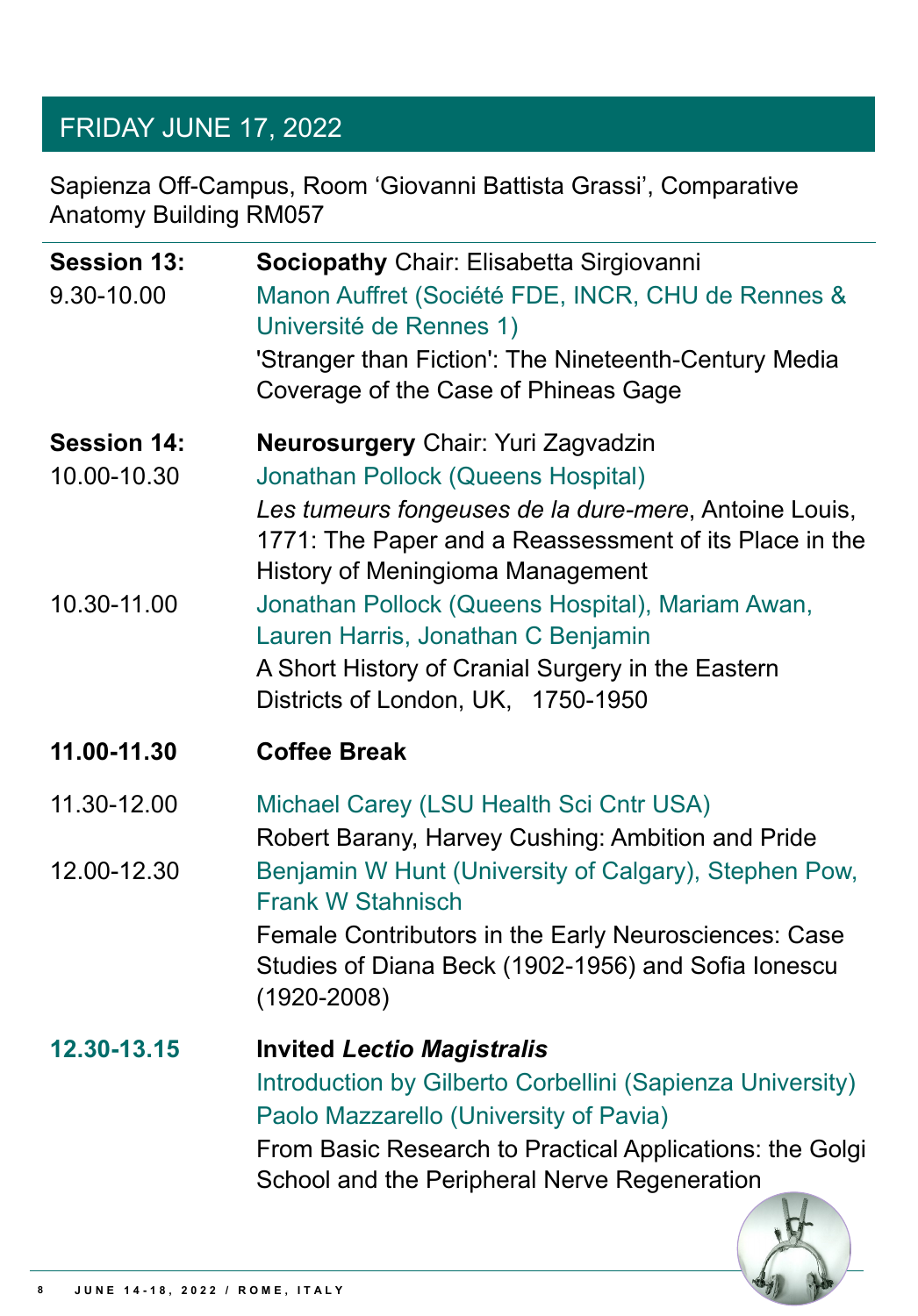| 13.30-15.00                       | Lunch + Museum<br>Lunch will be served at the Earth Sciences Dept.                                                                                                                                                                    |
|-----------------------------------|---------------------------------------------------------------------------------------------------------------------------------------------------------------------------------------------------------------------------------------|
| 15.00-15.30                       | <b>Part II: Neurosurgery Chair: Peter J Koehler</b><br><b>Bart Lutters (University Medical Center Utrecht)</b><br>Division of Labor or a New Discipline? – The<br>Troubled Emergence of Neurosurgery in the<br><b>Netherlands</b>     |
| <b>Session 15:</b><br>15.30-16.00 | <b>Neuroanatomy Chair: Peter J Koehler</b><br><b>Stanley Finger (Washington University)</b><br>Dr Oliver Wendel Holmes and Phrenology: How a<br>Physician, Writer and Humorist Lampooned a 19th-<br><b>Century Medical Fad ONLINE</b> |
| 16.00-17.30                       | <b>ISHN Board Meeting at the Museum of the History of</b><br><b>Medicine</b><br><b>Journal of the History of the Neurosciences Meeting</b>                                                                                            |
| 17.30-18.30                       | <b>Poster session ONLINE Q&amp;A</b>                                                                                                                                                                                                  |
| 20,30                             | <b>GALA DINNER</b>                                                                                                                                                                                                                    |

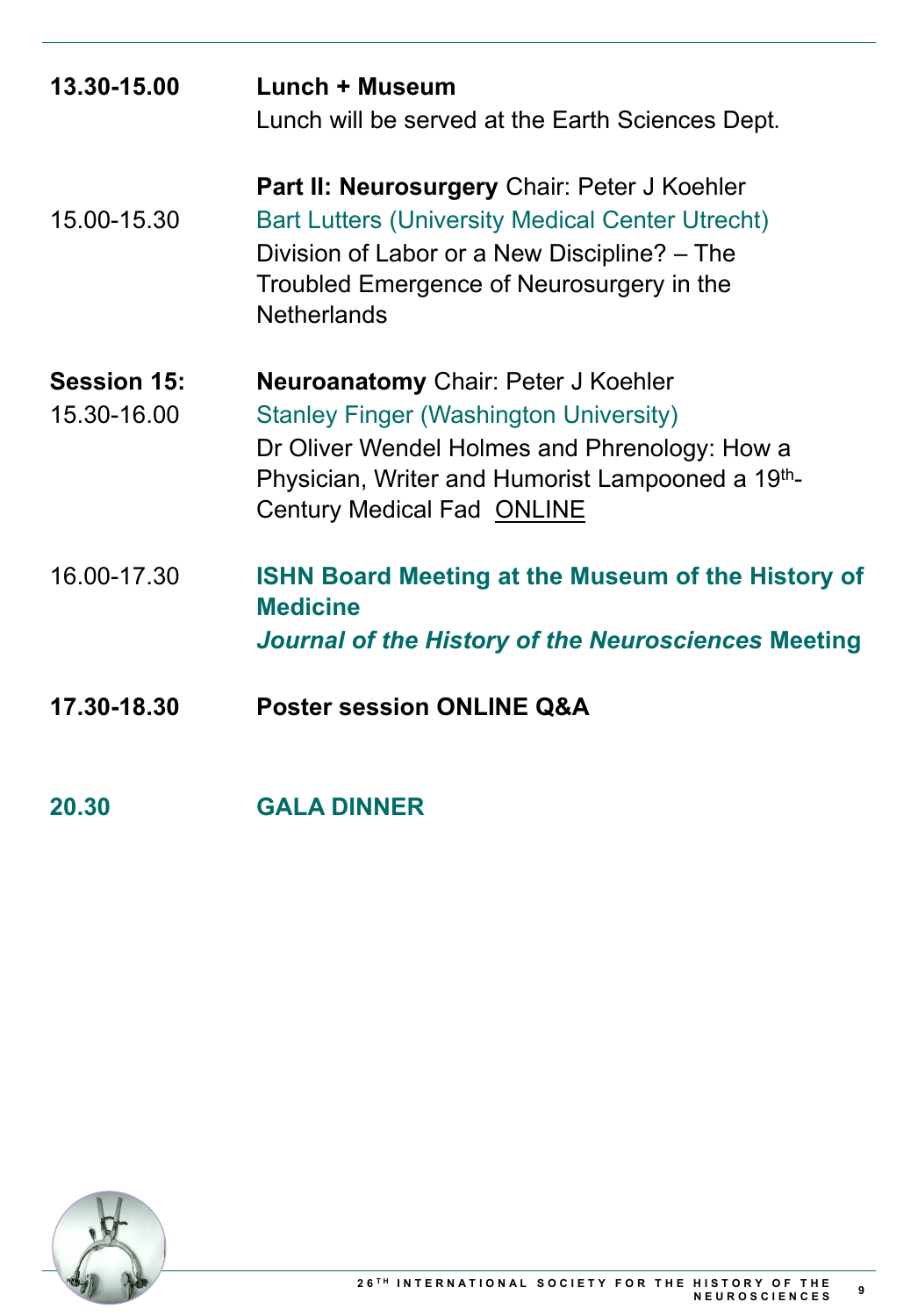#### **Organized by Francesco Brigo and Lorenzo Lorusso**

Società Italiana di Neurologia, Gruppo di Storia della Neurologia (SIN-GSN) and Associazione Culturale Ospedali Storici (ACOSI)

#### **SYMPOSIUM**

## **The historical contribution of Italy to neuroanatomy and neurological examination**

Chairs: Francesco Brigo e Lorenzo Lorusso

**26<sup>TH</sup> INTERNATIONAL SOCIETY FOR THE HISTORY OF THE 10 N E U R O S C I E N C E S**

| 9.30-9.50   | <b>Alessandro Porro (University of Milan)</b>                                                                                            |
|-------------|------------------------------------------------------------------------------------------------------------------------------------------|
|             | Neuroanatomy in 3D and in Color: the Italian Art of                                                                                      |
|             | <b>Anatomical Ceroplasty</b>                                                                                                             |
| 9.50-10.10  | Lorenzo Lorusso (UOC Neurology and Stroke Unit),<br>Stefano Zago, Teresa Difonzo, Gianfranco Denes,<br>Roberto Cubelli, François Boller  |
|             | Aphasiology in Italy between the Unification and the<br>Beginning of the First World War, or the Contribution<br>between Broca and Marie |
| 10.10-10.20 | Francesco Brigo (Società Italiana di Neurologia,<br>SIN-GSN)                                                                             |
|             | Refining the Anatomo-Clinical Method: Neurological<br><b>Signs and Physical Examination</b>                                              |
| 10.20-10.40 | Lorenzo Lorusso (Società Italiana di Neurologia,<br>SIN-GSN)                                                                             |
|             |                                                                                                                                          |

#### Neurology and Videos: the Diagnosis in the Eye of the Beholder

#### 10.40-11.00 Discussion

#### **11.00-11.30 Coffee break**



# SATURDAY JUNE 18, 2022

Santo Spirito Hospital, Rome, Room 'Commendatore'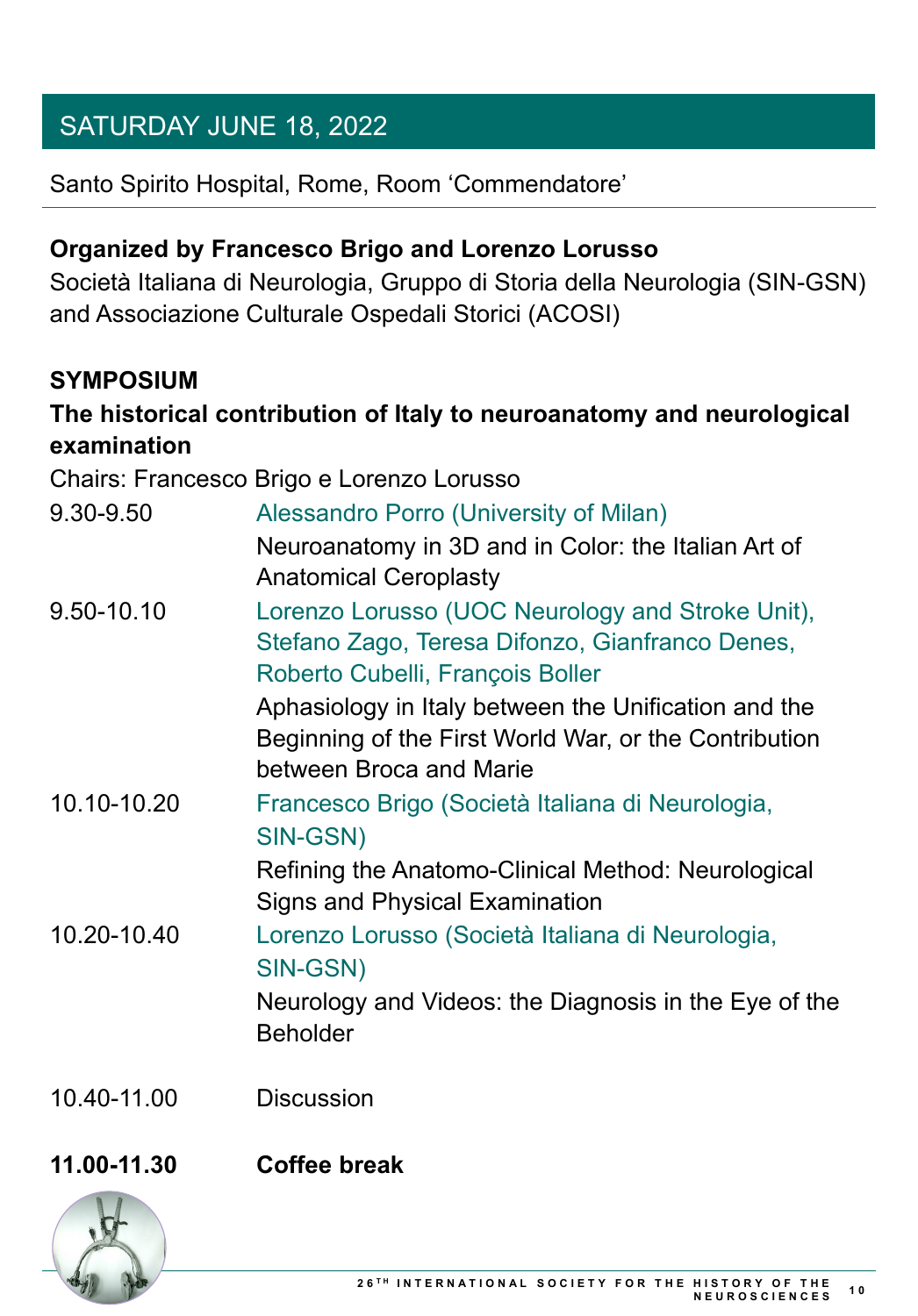| 11.30-13.00 | Session hosted by the Italian Cultural Association of<br><b>Historical Hospitals (ACOSI)</b><br><b>Chair: Lorenzo Lorusso</b><br>Edgardo Contato (General Director of the SS Giovanni e<br>Paolo Hospital in Venice)<br>Introduction by the President of ACOSI<br>Mario Po' (Director of the Scuola Grande di San Marco<br>in Venice)<br>History of Medicine Museum of the SS Giovanni-<br>Paolo Hospital and Scuola Grande di San Marco in<br>Venice<br>Antonio Veraldi (FPA - FORUM PA, Rome)<br><b>Linking Tradition and Innovation</b><br>Angelo Tanese (General Director of the Santo Spirito<br>Hospital in Sassia in Rome)<br>Introduction and Visit to Santo Spirito Hospital in Sassia<br>and Lancisiana Library |
|-------------|---------------------------------------------------------------------------------------------------------------------------------------------------------------------------------------------------------------------------------------------------------------------------------------------------------------------------------------------------------------------------------------------------------------------------------------------------------------------------------------------------------------------------------------------------------------------------------------------------------------------------------------------------------------------------------------------------------------------------|
|             |                                                                                                                                                                                                                                                                                                                                                                                                                                                                                                                                                                                                                                                                                                                           |

# **13.00-13.30 ISHN 26th Meeting Conclusion**

#### **1 1 J U N E 1 4 - 1 8 , 2 0 2 2 / R O M E , I T A L Y**

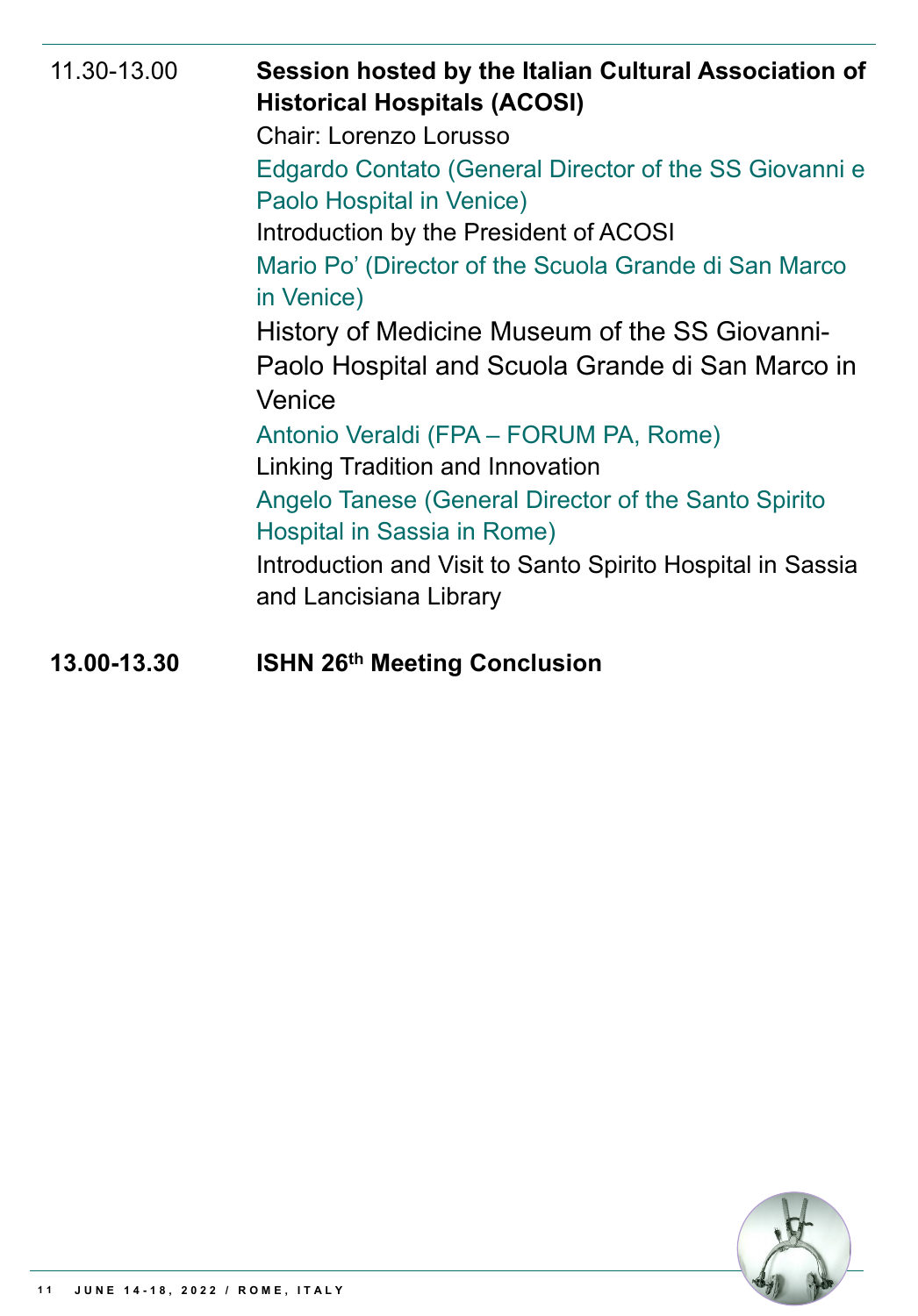Francesco Brigo (Department of Neurology, Hospital of Merano-Meran), Mariano Martini, Lorenzo Lorusso, Paolo Mazzarello Encephalitis Lethargica in the Literary and Poetic Work of Emanuel Carnevali (1897-1942)

Francesco Brigo (Department of Neurology, Hospital of Merano-Meran), Mariano Martini, Lorenzo Lorusso, Alessandro Porro Lessons from the Past: The Moro Reflex (1918) and the Pathophysiology of Generalized Tonic-Clonic Seizures and Infantile Spasms

Francesco Brigo (Department of Neurology, Hospital of Merano-Meran), Mariano Martini, Lorenzo Lorusso, Alessandro Porro, Laura Tassi, Oriano Mecarelli Sprightly at 50! The first 50 Years of the Italian League Against Epilepsy (LICE)

Francesco Brigo (Department of Neurology, Hospital of Merano-Meran), Mariano Martini, Lorenzo Lorusso, Viviana Versace 'Wagner *est une névrose*'. Metaphorical and Imitative Illustration of Emotions and their Neurophysiological Correlates in Richard Wagner´s Tristan und Isolde (1865)

Francesco Brigo (Department of Neurology, Hospital of Merano-Meran), Mariano Martini, Lorenzo Lorusso, Olivier Walusinski, Emmanuel Drouin Voices from the Past: The Pioneering Use of the Phonograph for the Diagnosis of Neurological Disorders

Francesco Brigo (Department of Neurology, Hospital of Merano-Meran), Mariano Martini, Lorenzo Lorusso, Olivier Walusinski, Emmanuel Drouin Neurophysiology of Music and Sound Perception: The Pioneering Investigation by Eugenio Tanzi (1856-1934)

# POSTERS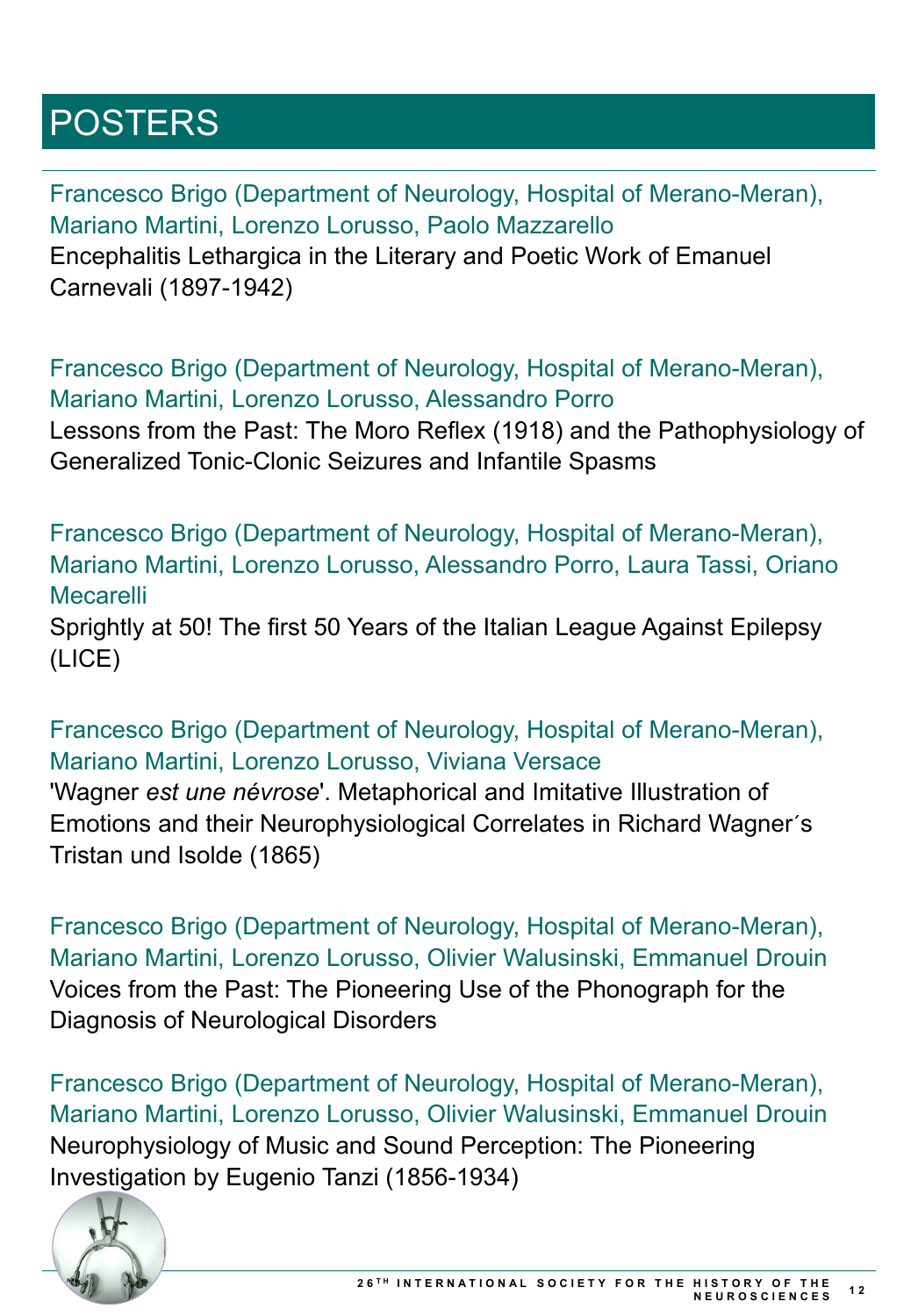Livia Castelli (Sapienza University), Elisabetta Sirgiovanni (Sapienza University), Luca Tonetti (University of Bologna) Ugo Cerletti (1877-1963)'s Electro-Shock Collection at Sapienza: Story of a Legacy

Peter Devenyi (Carleton University) The Cosmological Michelangelo

## Annalisa Pizzinga (Sapienza University of Rome)

Vittorio Erspamer (1909-1999): Anatomy of a discovery from enteramine to serotonin

Alessandro Porro (DISCCO Dipartimento di Scienze Cliniche e di Comunità), Lorenzo Lorusso, Bruno Falconi, Antonia Francesca Franchini Management Training in the Fifties in Milan: the Role of Industrial Psycholog

Alice Naomi Preti (University of Milano-Bicocca), Teresa Difonzo, Lorenzo Lorusso, Stefano Zago Floor-effect Strategy to Evaluate Faking Cognitive Impairment in the 20th Century Europe

Elisabetta Sirgiovanni (Sapienza University of Rome), Livia Castelli The CNR Center for the Study of the Physiopathology of Electro-shock: a Restart or a Revival?

#### **1 3 J U N E 1 4 - 1 8 , 2 0 2 2 / R O M E , I T A L Y**